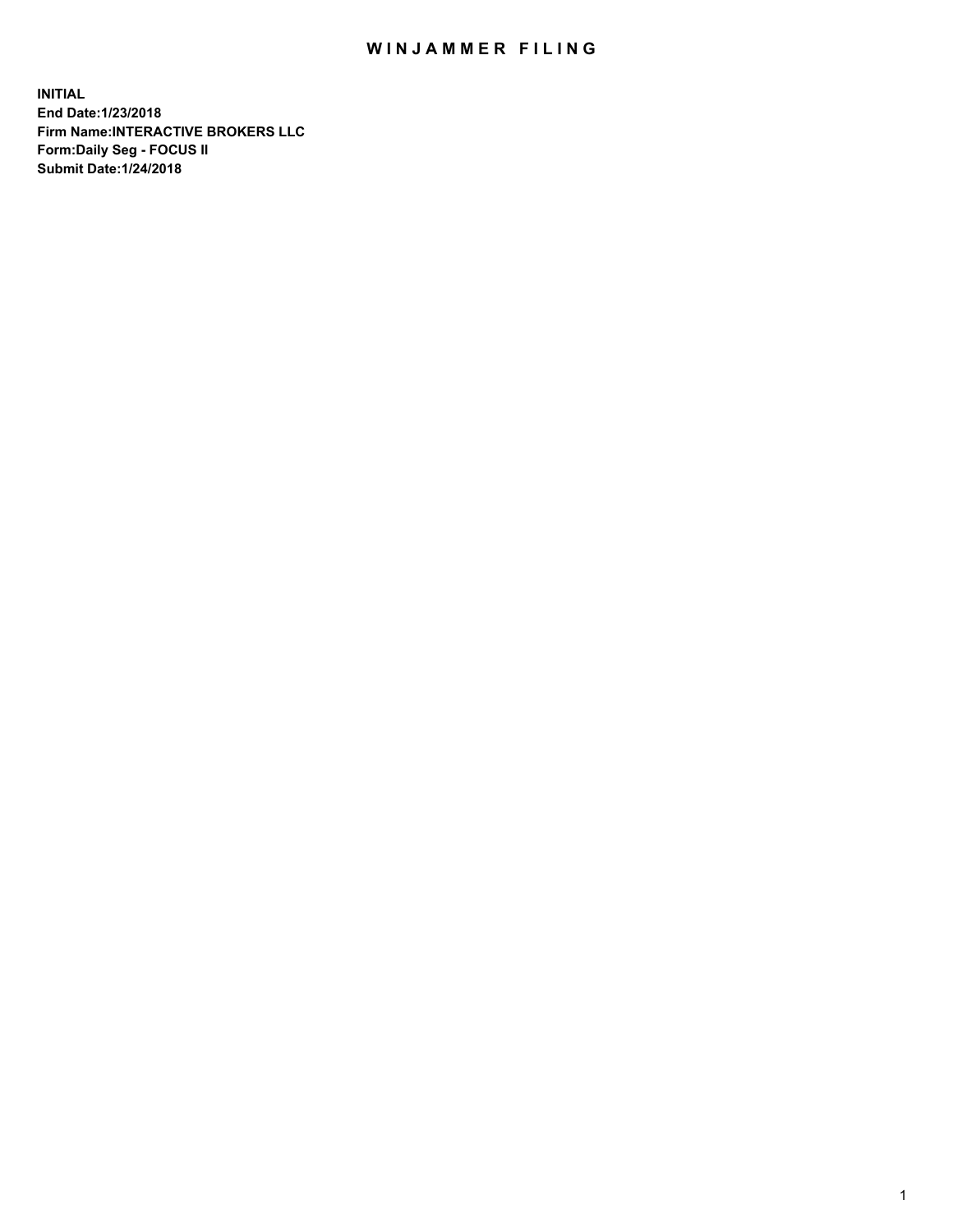## **INITIAL End Date:1/23/2018 Firm Name:INTERACTIVE BROKERS LLC Form:Daily Seg - FOCUS II Submit Date:1/24/2018 Daily Segregation - Cover Page**

| Name of Company<br><b>Contact Name</b><br><b>Contact Phone Number</b><br><b>Contact Email Address</b>                                                                                                                                                                                                                          | <b>INTERACTIVE BROKERS LLC</b><br>James Menicucci<br>203-618-8085<br>jmenicucci@interactivebrokers.c<br>om |
|--------------------------------------------------------------------------------------------------------------------------------------------------------------------------------------------------------------------------------------------------------------------------------------------------------------------------------|------------------------------------------------------------------------------------------------------------|
| FCM's Customer Segregated Funds Residual Interest Target (choose one):<br>a. Minimum dollar amount: ; or<br>b. Minimum percentage of customer segregated funds required:%; or<br>c. Dollar amount range between: and; or<br>d. Percentage range of customer segregated funds required between:% and%.                          | $\overline{\mathbf{0}}$<br>0<br>155,000,000 245,000,000<br>0 <sub>0</sub>                                  |
| FCM's Customer Secured Amount Funds Residual Interest Target (choose one):<br>a. Minimum dollar amount: ; or<br>b. Minimum percentage of customer secured funds required:%; or<br>c. Dollar amount range between: and; or<br>d. Percentage range of customer secured funds required between:% and%.                            | $\overline{\mathbf{0}}$<br>$\overline{\mathbf{0}}$<br>80,000,000 120,000,000<br>00                         |
| FCM's Cleared Swaps Customer Collateral Residual Interest Target (choose one):<br>a. Minimum dollar amount: ; or<br>b. Minimum percentage of cleared swaps customer collateral required:% ; or<br>c. Dollar amount range between: and; or<br>d. Percentage range of cleared swaps customer collateral required between:% and%. | $\overline{\mathbf{0}}$<br>$\overline{\mathbf{0}}$<br>0 <sub>0</sub><br><u>00</u>                          |

Attach supporting documents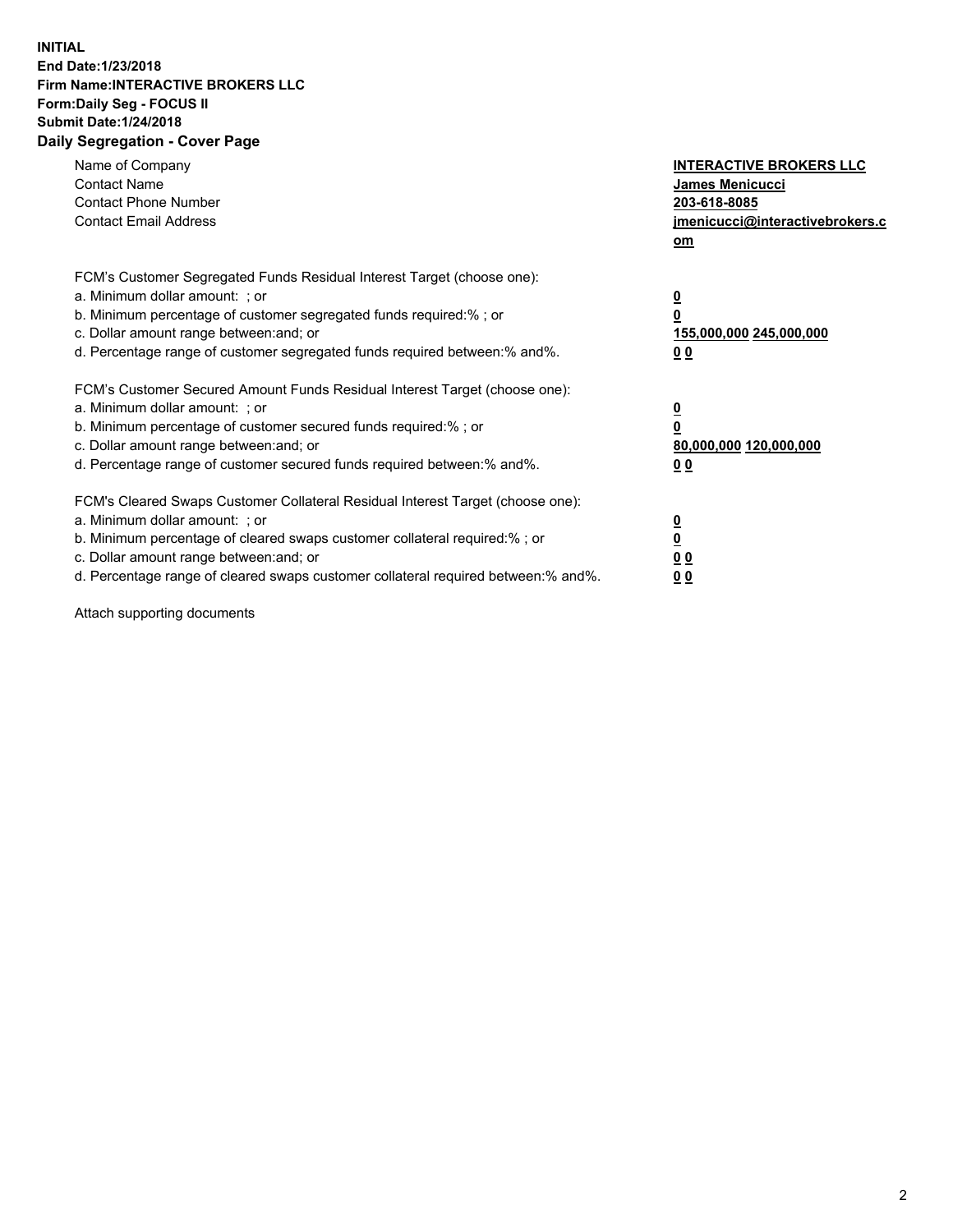## **INITIAL End Date:1/23/2018 Firm Name:INTERACTIVE BROKERS LLC Form:Daily Seg - FOCUS II Submit Date:1/24/2018 Daily Segregation - Secured Amounts**

|     | Daily Segregation - Secured Amounts                                                         |                                   |
|-----|---------------------------------------------------------------------------------------------|-----------------------------------|
|     | Foreign Futures and Foreign Options Secured Amounts                                         |                                   |
|     | Amount required to be set aside pursuant to law, rule or regulation of a foreign            | $0$ [7305]                        |
|     | government or a rule of a self-regulatory organization authorized thereunder                |                                   |
| 1.  | Net ledger balance - Foreign Futures and Foreign Option Trading - All Customers             |                                   |
|     | A. Cash                                                                                     | 517,626,449 [7315]                |
|     | B. Securities (at market)                                                                   | $0$ [7317]                        |
| 2.  | Net unrealized profit (loss) in open futures contracts traded on a foreign board of trade   | 42,142,047 [7325]                 |
| 3.  | Exchange traded options                                                                     |                                   |
|     | a. Market value of open option contracts purchased on a foreign board of trade              | <b>14,233</b> [7335]              |
|     | b. Market value of open contracts granted (sold) on a foreign board of trade                | -45,457 [7337]                    |
| 4.  | Net equity (deficit) (add lines 1.2. and 3.)                                                | 559,737,272 [7345]                |
| 5.  | Account liquidating to a deficit and account with a debit balances - gross amount           | 4,109 [7351]                      |
|     | Less: amount offset by customer owned securities                                            | 0 [7352] 4,109 [7354]             |
| 6.  | Amount required to be set aside as the secured amount - Net Liquidating Equity              | 559,741,381 [7355]                |
|     | Method (add lines 4 and 5)                                                                  |                                   |
| 7.  | Greater of amount required to be set aside pursuant to foreign jurisdiction (above) or line | 559,741,381 [7360]                |
|     | 6.                                                                                          |                                   |
|     | FUNDS DEPOSITED IN SEPARATE REGULATION 30.7 ACCOUNTS                                        |                                   |
| 1.  | Cash in banks                                                                               |                                   |
|     | A. Banks located in the United States                                                       | 71,199,860 [7500]                 |
|     | B. Other banks qualified under Regulation 30.7                                              | 0 [7520] 71,199,860 [7530]        |
| 2.  | Securities                                                                                  |                                   |
|     | A. In safekeeping with banks located in the United States                                   | 422,945,075 [7540]                |
|     | B. In safekeeping with other banks qualified under Regulation 30.7                          | 0 [7560] 422,945,075 [7570]       |
| 3.  | Equities with registered futures commission merchants                                       |                                   |
|     | A. Cash                                                                                     | $0$ [7580]                        |
|     | <b>B.</b> Securities                                                                        | $0$ [7590]                        |
|     | C. Unrealized gain (loss) on open futures contracts                                         | $0$ [7600]                        |
|     | D. Value of long option contracts                                                           | $0$ [7610]                        |
|     | E. Value of short option contracts                                                          | 0 [7615] 0 [7620]                 |
| 4.  | Amounts held by clearing organizations of foreign boards of trade                           |                                   |
|     | A. Cash                                                                                     | $0$ [7640]                        |
|     | <b>B.</b> Securities                                                                        | $0$ [7650]                        |
|     | C. Amount due to (from) clearing organization - daily variation                             | $0$ [7660]                        |
|     | D. Value of long option contracts                                                           | $0$ [7670]                        |
|     | E. Value of short option contracts                                                          | 0 [7675] 0 [7680]                 |
| 5.  | Amounts held by members of foreign boards of trade                                          |                                   |
|     | A. Cash                                                                                     | 182,409,424 [7700]                |
|     | <b>B.</b> Securities                                                                        | $0$ [7710]                        |
|     | C. Unrealized gain (loss) on open futures contracts                                         | 7,801,782 [7720]                  |
|     | D. Value of long option contracts                                                           | 14,233 [7730]                     |
|     | E. Value of short option contracts                                                          | -45,457 [7735] 190,179,982 [7740] |
| 6.  | Amounts with other depositories designated by a foreign board of trade                      | 0 [7760]                          |
| 7.  | Segregated funds on hand                                                                    | $0$ [7765]                        |
| 8.  | Total funds in separate section 30.7 accounts                                               | 684,324,917 [7770]                |
| 9.  | Excess (deficiency) Set Aside for Secured Amount (subtract line 7 Secured Statement         | 124,583,536 [7380]                |
|     | Page 1 from Line 8)                                                                         |                                   |
| 10. | Management Target Amount for Excess funds in separate section 30.7 accounts                 | 80,000,000 [7780]                 |
| 11. | Excess (deficiency) funds in separate 30.7 accounts over (under) Management Target          | 44,583,536 [7785]                 |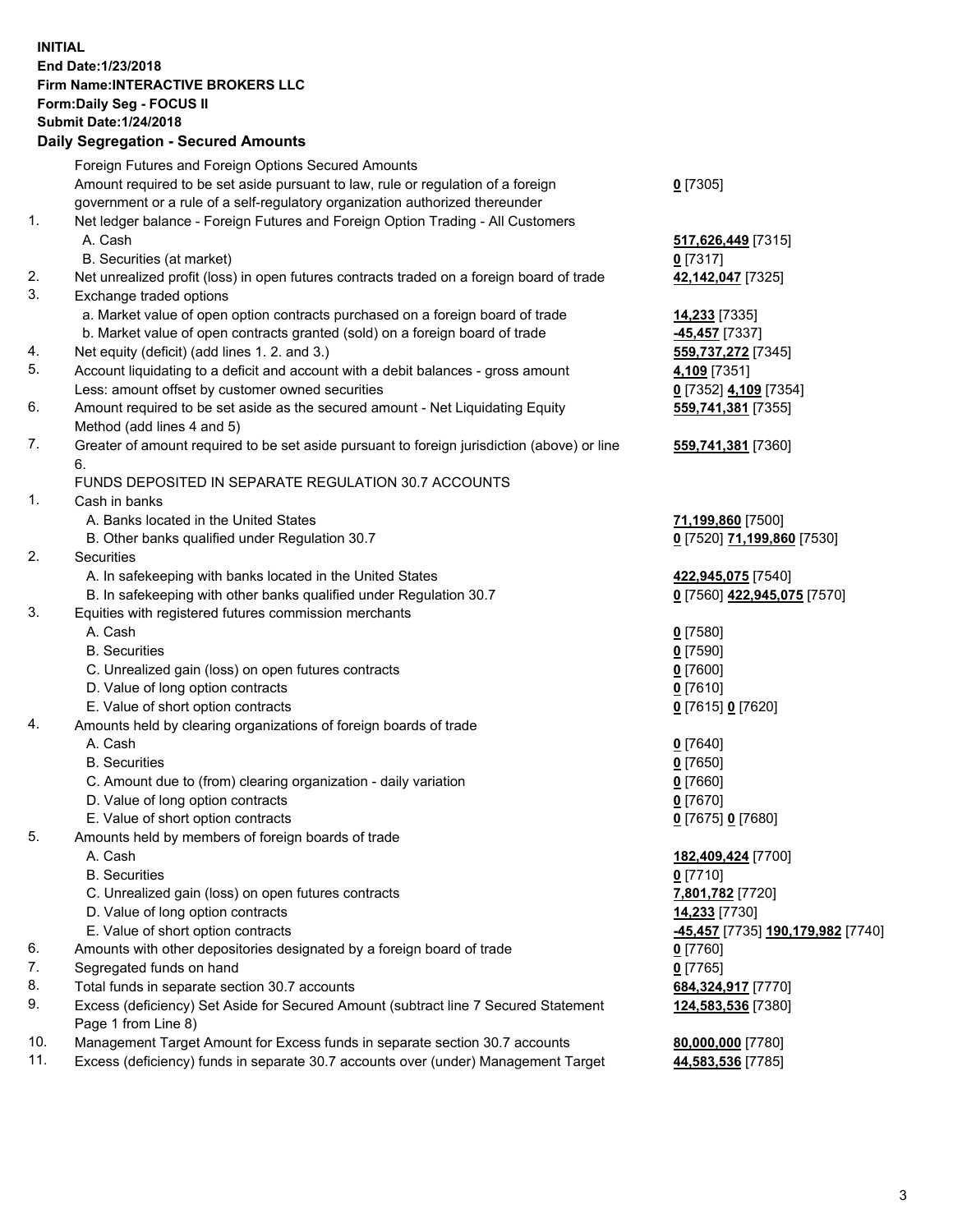**INITIAL End Date:1/23/2018 Firm Name:INTERACTIVE BROKERS LLC Form:Daily Seg - FOCUS II Submit Date:1/24/2018 Daily Segregation - Segregation Statement** SEGREGATION REQUIREMENTS(Section 4d(2) of the CEAct) 1. Net ledger balance A. Cash **4,591,526,008** [7010] B. Securities (at market) **0** [7020] 2. Net unrealized profit (loss) in open futures contracts traded on a contract market **-82,300,882** [7030] 3. Exchange traded options A. Add market value of open option contracts purchased on a contract market **269,761,006** [7032] B. Deduct market value of open option contracts granted (sold) on a contract market **-316,512,583** [7033] 4. Net equity (deficit) (add lines 1, 2 and 3) **4,462,473,549** [7040] 5. Accounts liquidating to a deficit and accounts with debit balances - gross amount **270,685** [7045] Less: amount offset by customer securities **0** [7047] **270,685** [7050] 6. Amount required to be segregated (add lines 4 and 5) **4,462,744,234** [7060] FUNDS IN SEGREGATED ACCOUNTS 7. Deposited in segregated funds bank accounts A. Cash **622,099,614** [7070] B. Securities representing investments of customers' funds (at market) **2,876,162,995** [7080] C. Securities held for particular customers or option customers in lieu of cash (at market) **0** [7090] 8. Margins on deposit with derivatives clearing organizations of contract markets A. Cash **22,462,537** [7100] B. Securities representing investments of customers' funds (at market) **1,181,403,581** [7110] C. Securities held for particular customers or option customers in lieu of cash (at market) **0** [7120] 9. Net settlement from (to) derivatives clearing organizations of contract markets **3,050,613** [7130] 10. Exchange traded options A. Value of open long option contracts **269,501,710** [7132] B. Value of open short option contracts **-316,431,875** [7133] 11. Net equities with other FCMs A. Net liquidating equity **0** [7140] B. Securities representing investments of customers' funds (at market) **0** [7160] C. Securities held for particular customers or option customers in lieu of cash (at market) **0** [7170] 12. Segregated funds on hand **0** [7150] 13. Total amount in segregation (add lines 7 through 12) **4,658,249,175** [7180] 14. Excess (deficiency) funds in segregation (subtract line 6 from line 13) **195,504,941** [7190] 15. Management Target Amount for Excess funds in segregation **155,000,000** [7194]

16. Excess (deficiency) funds in segregation over (under) Management Target Amount Excess

**40,504,941** [7198]